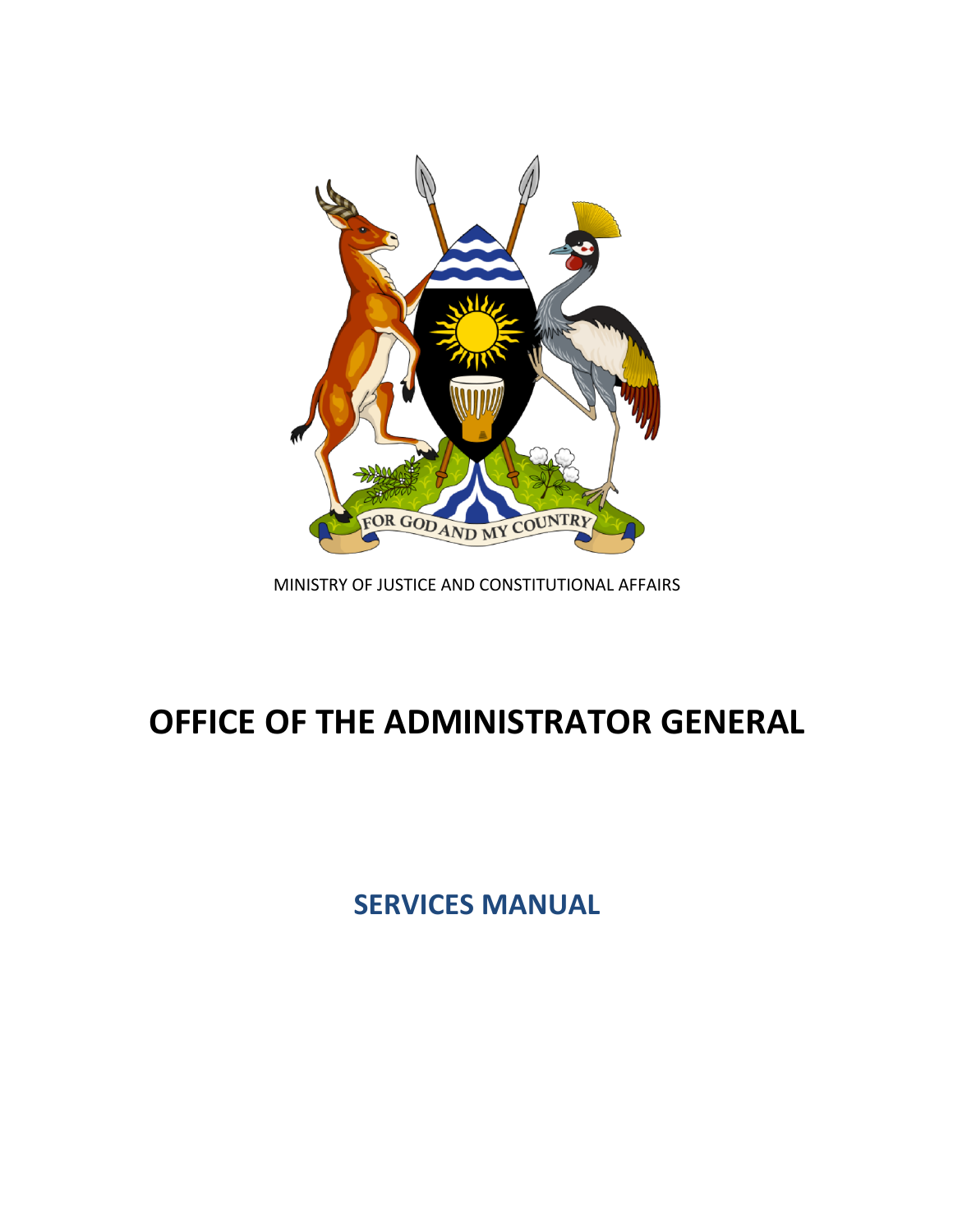## **THINGS TO NOTE WHILE ACCESSING SERVICES OF THE ADMINISTRATOR GENERAL**

- 1. Buy a file from 15 on  $3^{rd}$  Floor, at Ug. Shs. 2,000/=
- 2. Fill in all relevant information in the A.G.A Form. MAKE SURE you indicate the PROPER and **CORRECT** names of the deceased person as they appear on the death Certificate or the land Title or Bank Account.
- 3. Attach a Death Certificate or Affidavit in Lieu of a Death Certificate.
- 4. Take the file to a Legal Officer for Sanctioning.
- 5. After the file is authorized to be opened by a Legal Officer, take it to the Registry in Room 6 on  $2^{nd}$  Floor to be given a file number.
- 6. The Registry officials will then give you a card indicating the file number and tell you when you should return to find out which legal officer will be handling your file. This is usually one to three days after the file has been given a file number.
- 7. After the file is allocated to a Legal Officer, he or she will cause a family meeting to be held either at Georgian House in the offices of the Administrator general or through the Chief Administrative Officer (CAO) of the district where the deceased person had his or her residence. The CAO may request the concerned Sub County or Parish Chief to hold this meeting.
- 8. The Administrator General may request additional information if he or she finds that the meeting at CAO's office was not properly held or that it was not attended by all the concerned beneficiaries.
- 9. During this meeting in number 7 above, the family is expected to nominate a person or persons to take over administration of the estate of the deceased person.
- 10. Following the family meeting of all concerned beneficiaries, a certificate of No Objection will be issued within 28 days after the Legal handling the file has received the photocopies of identification documents of all the persons who attended the meeting; and the photographs of the persons who are applying for a Certificate of No Objection (intending administrators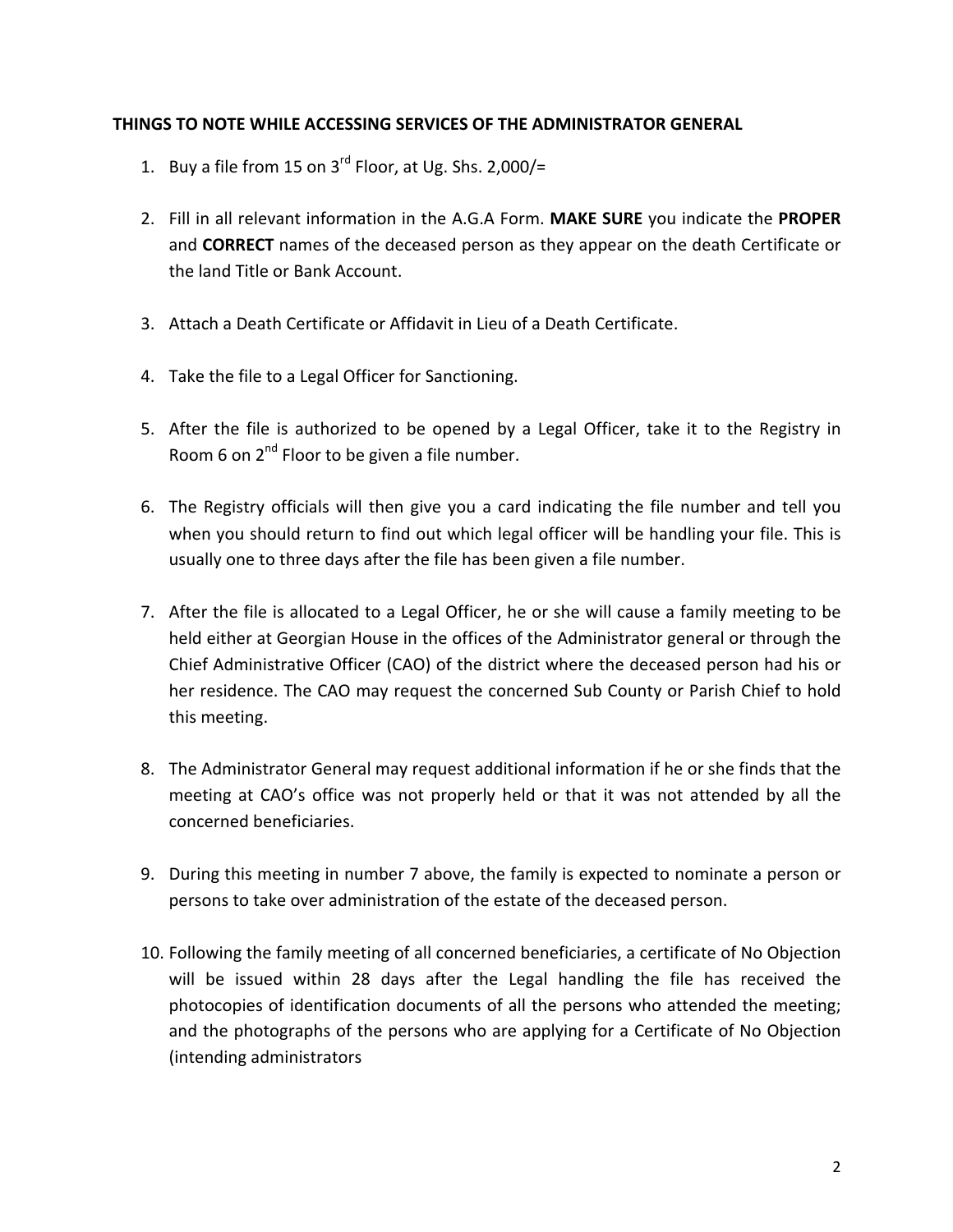- 11. For all beneficiaries, including children who live outside Uganda, the Administrator General requires a Power of Attorney properly made and notarized in the country where the beneficiary lives. The beneficiary must indicate that he or she agrees with the process being undertaken in Uganda, Including the persons who are being nominated to administer the estate of the deceased.
- 12. The Administrator General issues a Certificate of No Objection to the person(s) nominated to enable them apply for Letters of Administration in the relevant Court of Law.
- 13. A Certificate of No Objection is issued at a cost of U. shs. 2,000/= in either Room 12,13 or Room 1
- 14. The Office of the Administrator General does Not Issue Letters of Administration.
- 15. The Office of the Administrator General does not get involved in matters where Letters of Administration from a competent Court have already been issued for the estate.

## FEES INVOLVED IN ACCESSING THE SERVICES OF THE ADMINISTRATOR GENERAL

- 1. Buying a file and Death Report form: 2,000/= payable in Room 15
- 2. Buying a Certificate of No Objection:  $2,000/$ = payable in Room 15
- 3. 1% of the value of the property (before the Administrator General issues a transfer of property in cases where the Administrator General is the administrator of the estate). This money is paid in Room 15 and is receipted.
- 4. 1% of the amount of money in the custody of the Administrator General (before the Administrator General pays out any money to a beneficiary of an estate being administered by the Administrator General). This money is paid in Room 15 and is receipted.
- 5. All other fees and charges involved and necessary in the administration of the estate not limited to the following:
	- (a) Central and Local Government taxes, rates, and fees;
	- (b) Title registration fees;